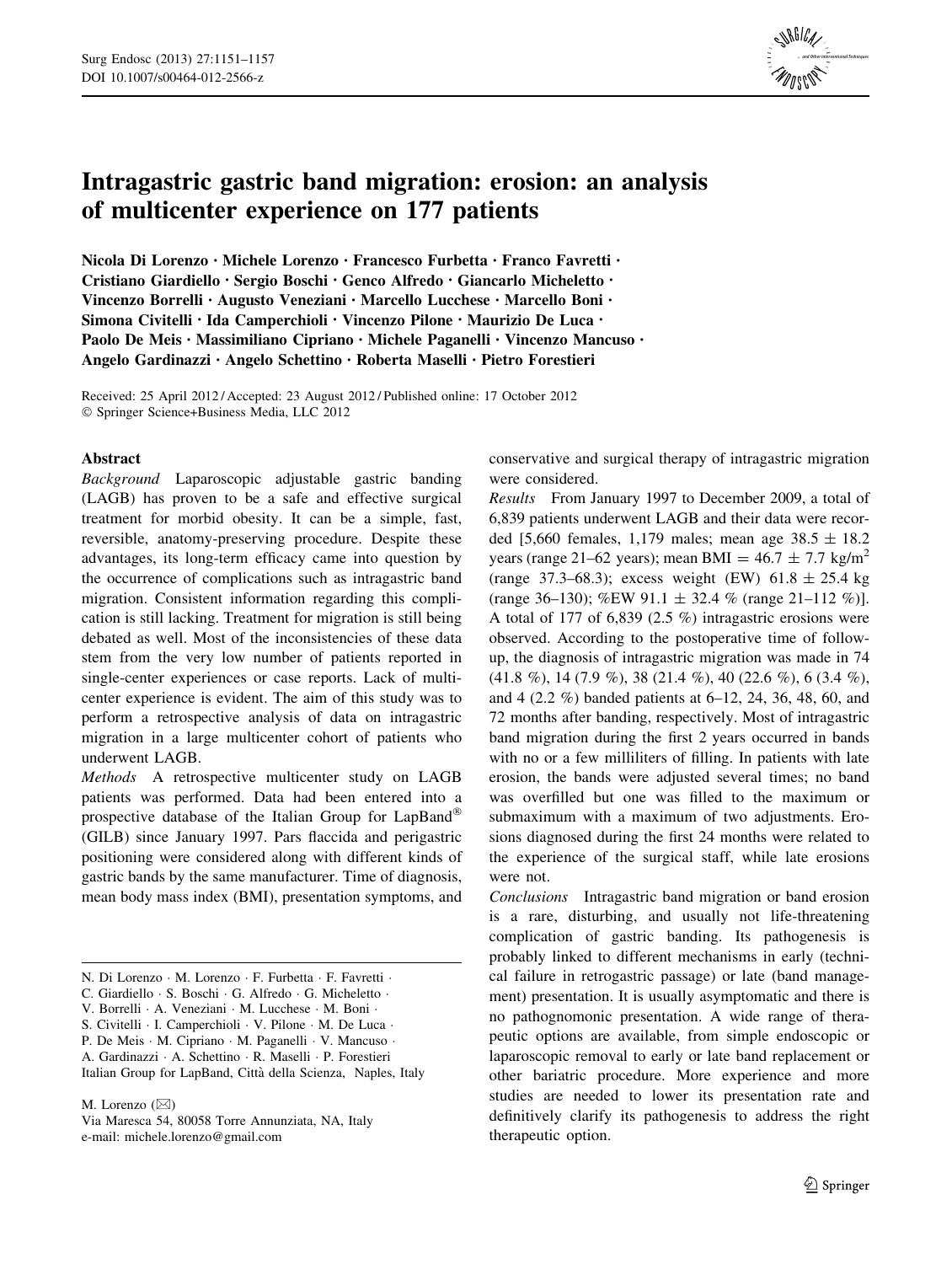# Keywords Laparoscopic adjustable gastric band - Bariatric surgery - Obesity

Laparoscopic adjustable gastric banding (LAGB) has proven to be a safe and effective surgical treatment for morbid obesity. LAGB, in the hands of an experienced surgeon, can be a simple, fast, reversible, anatomy-preserving procedure. For this reason it is nowadays one of the most popular techniques for the surgical treatment of obesity  $[1–3]$  $[1–3]$ . Despite these advantages, its long-term efficacy has come into question because of complications such as gastric pouch dilation and intragastric band migration directly linked to the erosion of the gastric wall caused by the prosthesis [[4–6\]](#page-5-0).

The use of prosthetic devices around the stomach is not a new concept: different materials such as silicone, Silastic $^{\circledR}$ , Marlex $^{\circledR}$ , Dacron, and Gore-Tex were used for different surgical approaches. One of the complications of these prosthetic devices is intragastric migration, usually called band migration  $[7–10]$  $[7–10]$ . Symptoms associated with intragastric band migration are retrograde port infection, loss of satiety, and stop of weight loss. Consistent information regarding intragastric migration is still lacking and there is considerable controversy about the still unclear incidence rate and etiology [\[1](#page-5-0), [11–13\]](#page-5-0). The treatment for these complications is still being debated as well. Most of the inconsistencies of these data stem from the very low number of patients reported in single-center experiences or case reports. Lack of multicenter experience is evident.

The aim of this study was to perform a retrospective analysis of data on intragastric migration in a large multicenter cohort of patients who underwent LAGB.

## Patients and Methods

A retrospective multicenter study on LAGB patients was performed. Data were entered into the prospective database of the Italian Group for  $LapBand^{\circledR}$  (GILB) starting in January 1999. Also in this database are data of patients operated on since January 1997. Surgeons who are members of GILB have to enter into the database all data about patients who are in follow-up also if they were operated on in other centers.

#### Band Positioning

vast majority of centers whose patients participated in this study used the perigastric approach, while after 2005 almost all moved to the pars flaccida route.

# Laparoscopic Band Removal

Laparoscopic removal of the migrated intragastric band usually starts with identifying the connecting tube, separating it from the port, and eventually freeing omental adhesions. The band is cut in the esogastric portion, gently pulled out, and removed, making sure that the band ring is complete. In case of partial ring migration, a short (4–6 cm) longitudinal anterior gastrotomy can be performed immediately below the position of the band. The band is grasped, divided, and pulled out. The gastrotomy is then closed with various techniques.

# Endoscopic Band Removal

The first step in endoscopic band removal is the identification of the inner part of the partially migrated band. The band is not removed if the migration is less than 50 % and if the lock has also not migrated. In these cases, a ''watch and wait'' period is suggested. The residual gastric bridge over the band is not removed to avoid gastric perforation or fistulas. The metallic thread of a gastric band cutter is inserted into the operative channel of the endoscope. The metallic thread is passed around the band and then inserted into a metal tube external arrow connected to and handgrip with tourniquet. By turning the handgrip the band is strangulated and broken into sections by the metal loop under direct vision. Then the band is freed from the gastric wall bridge and from the connecting port tube and is gently extracted with a polypectomy loop.

#### Statistical Analysis

Data from our experiences were expressed as mean  $\pm$ standard deviation (SD), except when otherwise indicated. Statistical analysis was done by means of Student's t test or  $\chi^2$  test or Fisher's exact test, and  $p < 0.05$  was considered significant.

### Results

From January 1997 to December 2009, a total of 6,839 patients underwent laparoscopic adjustable gastric banding with devices produced by Allergan (Table [1](#page-2-0)). The patients' data were entered into the database of the Italian Group for LapBand [5,660 females, 1,179 males; mean age =  $38.5 \pm$ 18.2 years (range 21–62); mean BMI =  $46.7 \pm 7.7$  kg/m<sup>2</sup> (37.3–68.3); excess weight loss (EW)  $61.8 \pm 25.4$  kg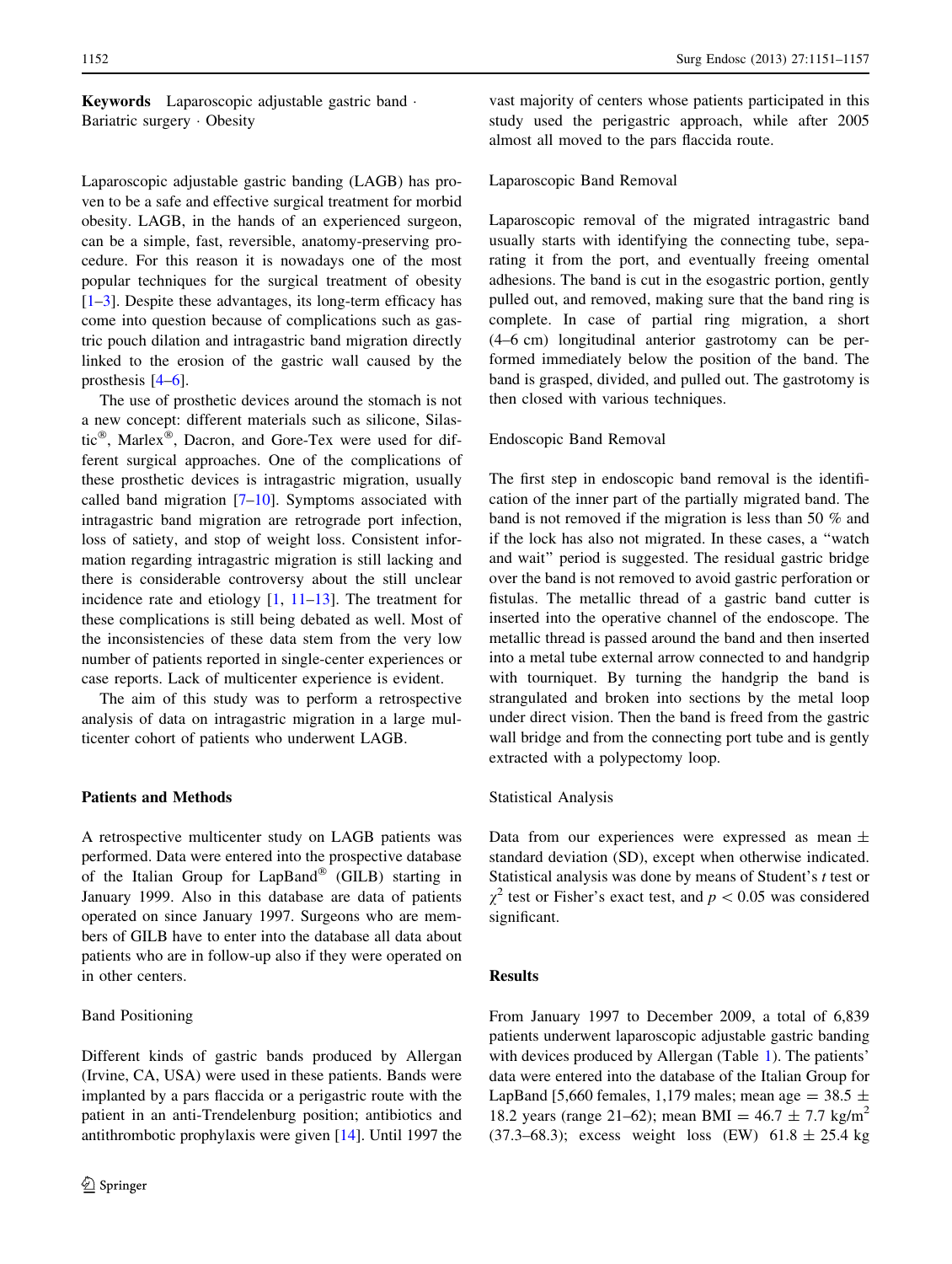<span id="page-2-0"></span>Table 1 Basic characteristics of a gastric band: size, positioning, and maximum filling volume according to manufacturer's indications

| Band            | Band positioning | Maximum<br>filling $(ml)$ |  |
|-----------------|------------------|---------------------------|--|
| 9.75 cm         | Perigastric      | 4                         |  |
| $10 \text{ cm}$ | Perigastric      | 4                         |  |
| $11 \text{ cm}$ | Pars flaccida    | 9                         |  |
| AP small        | Pars flaccida    | 10                        |  |
| VG              | Pars flaccida    | 11                        |  |
| AP large        | Pars flaccida    | 14                        |  |

(36–130); %EW 91.1  $\pm$  32.4 % (21–112)]. The overall percentage of follow-up was 75.8 % and all data were inserted into the database. A total of 177 (2.5 %) intragastric erosions were observed. According to the postoperative time of follow-up, the diagnosis of intragastric migration was made in 74 (41.8 %), 14 (7.9 %), 38  $(21.4 \%)$ , 40  $(22.6 \%)$ , 6  $(3.4 \%)$ , and 4  $(2.2 \%)$  banded patients at 6–12, 24, 36, 48, 60, and 72 months after banding, respectively (Fig. 1). During the first 6–12 months all kinds of bands were used, most of which (53/74; 71.6 %) were positioned via the perigastric route. In the later erosions (79/103; 76.7 %), the perigastricplaced 9.75-cm band was prevalent (Table [2\)](#page-3-0). At 6–12 month follow-up, erosions were diagnosed in 32/74 (43.2 %) by port-system infection, in 15/74 (20.3 %) by intractable digestive symptoms, and 27/74 (36.5 %) were asymptomatic. Almost all (90/103; 87.4 %) late erosions were asymptomatic and diagnosed by routine follow-up exams during band adjustment. The differences in clinical presentation between the early- and late-diagnosis groups are reported in Table [2](#page-3-0). The erosion site was reported in 147 of the 177 (83.0 %) cases and it corresponds to the left posterior gastric wall without peritoneum.

Most of intragastric band migration that occurred during the first 2 years involved bands with no or a few milliliters of filling. In patients with late erosion, the band was adjusted several times. No band was overfilled, but one was

filled to the maximum or submaximum with a maximum of two adjustments.

The relationship between early erosions and the surgical skill of the operator was confirmed by the learning curve diagram (Fig. [2\)](#page-3-0). Erosions diagnosed during the first 24 months were related to the experience of the surgical staff ( $p < 0.001$ ), while late erosions were independent of  $(p = ns)$ .

Follow-up of patients with intragastric migration was complete. Patients seen or operated on for this complication in different centers where the band was placed were also entered into the database. Early in the study period, diagnosed erosion was treated by immediate laparotomic band removal. With increasing experience, the laparoscopic approach was preferred, and in the later part of the study period, endoscopic removal gained wide consensus in many centers of the GILB. During the initial experience with this complication, the gastric band was removed immediately after diagnosis. In the following years, if patients continued to lose weight and/or the band was not completely migrated into the stomach, a ''watch and wait'' period was assumed (Table [3\)](#page-4-0). After recovery from the removal procedure, a new bariatric procedure was performed in 24/65 patients.

The band was removed in  $165/177$  (93.2 %) patients with intragastric erosion, and the remaining 12 are still under clinical observation. The gastric band was removed via laparotomy, laparoscopy, or endoscopy in 44 (27.7 %), 69 (41.8 %) and 52 (31.5 %) patients, respectively. There was no mortality. The conversion rate to laparotomy in patients who underwent the laparoscopic approach was 2/88 (2.3 %); the conversion was due to anatomosurgical problems. Conversion to a laparoscopic approach during endoscopic removal was 6/50 (12 %) and due to band cutter failure  $(n = 4)$  or connecting tube adhesions  $(n = 2)$ . In 2/3 (66.6 %) patients in which the remnant gastric bridge over the port was sectioned, a gastric fistula developed. This complication was successfully resolved with endoscopy.



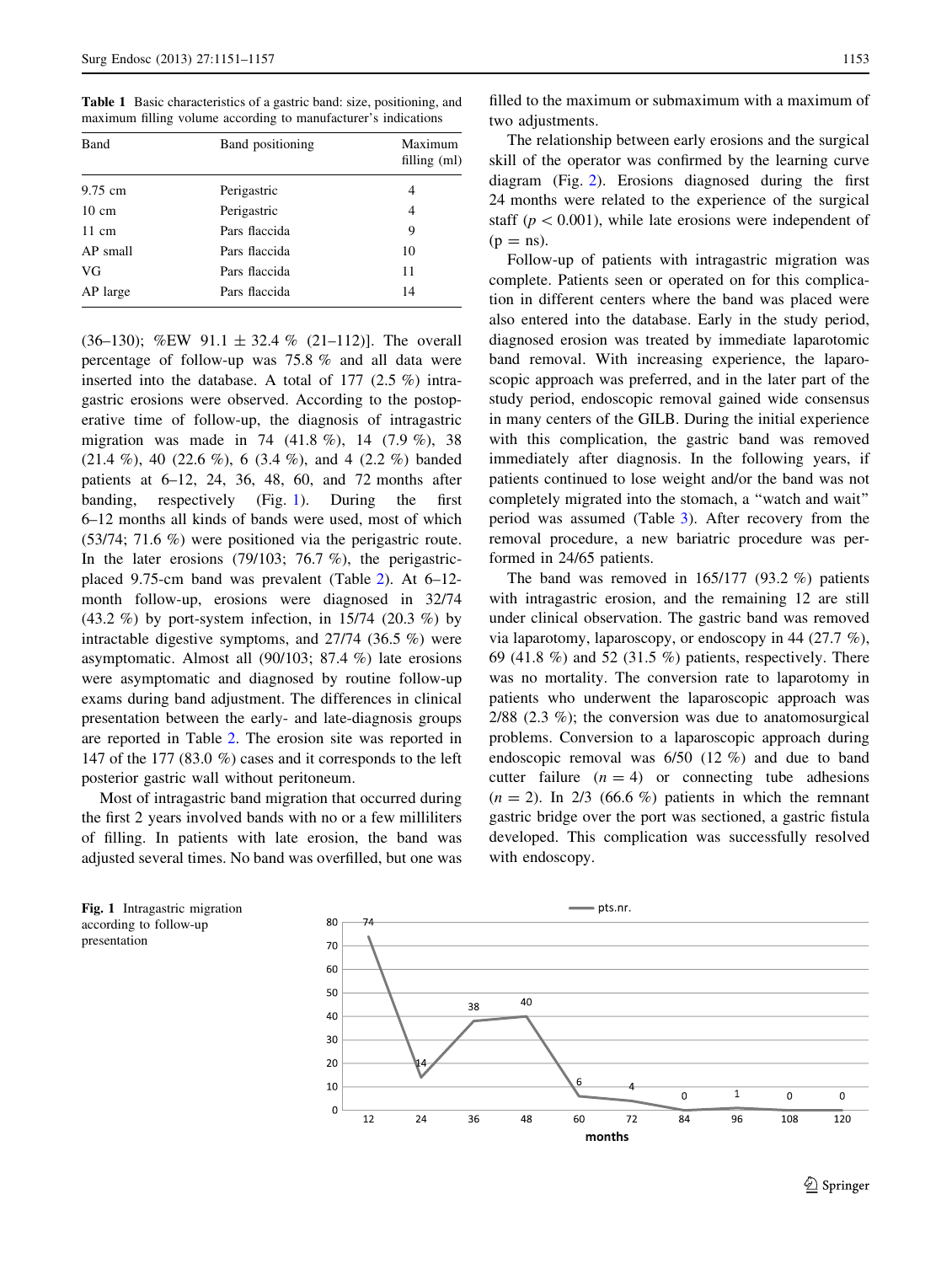<span id="page-3-0"></span>

| Table 2 Kind of band involved<br>in intragastric migration and<br>clinical presentation according       | Months    | No. patients | Kind of<br>band involved | Clinical presentation $[n \ (\%)]$      |
|---------------------------------------------------------------------------------------------------------|-----------|--------------|--------------------------|-----------------------------------------|
| to months of diagnosis after<br>band positioning                                                        | $6 - 12$  | 69           | All                      | Port infection: 32 $(46.4)^\circ$       |
|                                                                                                         |           |              |                          | Asymptomatic : $15$ (21.7) <sup>a</sup> |
|                                                                                                         |           |              |                          | Digestive symptoms: $22$ (32.9)         |
|                                                                                                         |           |              |                          | Satiety loss: $7(10.1)$                 |
|                                                                                                         | $13 - 24$ | 16           | All                      | Asymptomatic: $9(56.2)$                 |
|                                                                                                         |           |              |                          | Digestive symptoms: $7(43.8)$           |
|                                                                                                         |           |              |                          | Satiety loss: $2(12.4)$                 |
|                                                                                                         | $25 - 36$ | 33           | 9.75, 10, 11, VG         | Asymptomatic: $21(63.6)$                |
|                                                                                                         |           |              |                          | Digestive Symptoms: 11 (33.4)           |
|                                                                                                         |           |              |                          | Port infection: $1(3.0)$                |
|                                                                                                         |           |              |                          | Satiety loss: $2(6.0)$                  |
|                                                                                                         | $37 - 48$ | 34           | 9.75, 10, 11             | Asymptomatic: $24$ (70.6) <sup>b</sup>  |
|                                                                                                         |           |              |                          | Digestive Symptoms: $9(26.5)$           |
| <sup>a</sup> Significantly lower<br>$(p < 0.001)$ with respect to 3                                     |           |              |                          | Port infection: $1(2.9)$                |
| and 4 years of follow-up                                                                                |           |              |                          | Satiety loss: $2(5.8)$                  |
| presentations                                                                                           | $49 - 60$ | 5            | 9.75, 10, VG             | Asymptomatic                            |
| <sup>b</sup> Significantly higher<br>$(p < 0.001)$ with respect to the<br>other follow-up presentations | $61 - 72$ | 4            | 9.75                     | Asymptomatic                            |
|                                                                                                         | $85 - 96$ |              | 9.75                     | Asymptomatic                            |



Fig. 2 Learning curve of intragastric migration according to early and late migrations

#### **Discussion**

Intragastric band migration can be considered a gray area of gastric banding history and results. The reported incidence of this complication is varies widely: 0.2 % in a US center of excellence, 0.6 % with perigastric positioning, 1.6 % with a different kind of silicone gastric band, 2.3 % in our experience with different generations of the Lap-Band System, 3.2 % with both perigastric and pars-flaccida positioning, 11.1 % reported by Westling using the Swedish Adjustable Gastric Banding in patients in whom band inflation exceeded the maximum recommended by the manufacturer  $[1-4, 15]$  $[1-4, 15]$  $[1-4, 15]$ .

Timing of diagnosis of intragastric migration was also wide ranging. Through the years different experiences were reported. Vertruyen and Paul [[16\]](#page-5-0) observed 10/727 (1.4 %) patients with intragastric migration on the posterior gastric wall at mean follow-up of 27 months (range 17–29). Niville et al. [\[17](#page-5-0)] described 10 patients with intragastric migration at the level of the gastrogastric suture on the left side of the stomach and which occurred between 14 and 25 months after band positioning. Kurian [\[18](#page-5-0)] reported erosion in 9/2,437 (0.39 %) primary procedures at 10–45 months of follow-up. Christou and Efthimiou [\[19](#page-5-0)] reported six erosions observed during the first 18 months after surgery. Cherian et al. [\[6](#page-5-0)] reported presentation of erosion in 10/17 patients during the first year and only 2 after the second year from band positioning. These authors support the hypothesis that intragastric migration is multifactorial, suggesting a different etiology depending on the timing of complication: early erosion could be related to iatrogenic microinjuries at the time of band insertion, while a delayed appearance could be due to a combination of insults to the gastric serosa, including ischemia and foreign body reaction or high internal pressure as a result of ingestion of excessively large food boluses early after surgery. Abu Abeid et al. [\[20](#page-5-0)] hypothesized a different pathophysiology for early  $(6-12 \text{ months})$  and late  $(>12 \text{ months})$  intragastric band migration immediately below the esophagogastric junction. They concluded that early erosions could be linked to minor damage to the gastric wall at the time of surgery, while late erosions may be due to a slower destructive process that occurs over a long period of time, allowing for apparent self-healing of the gastric wall [\[20](#page-5-0)].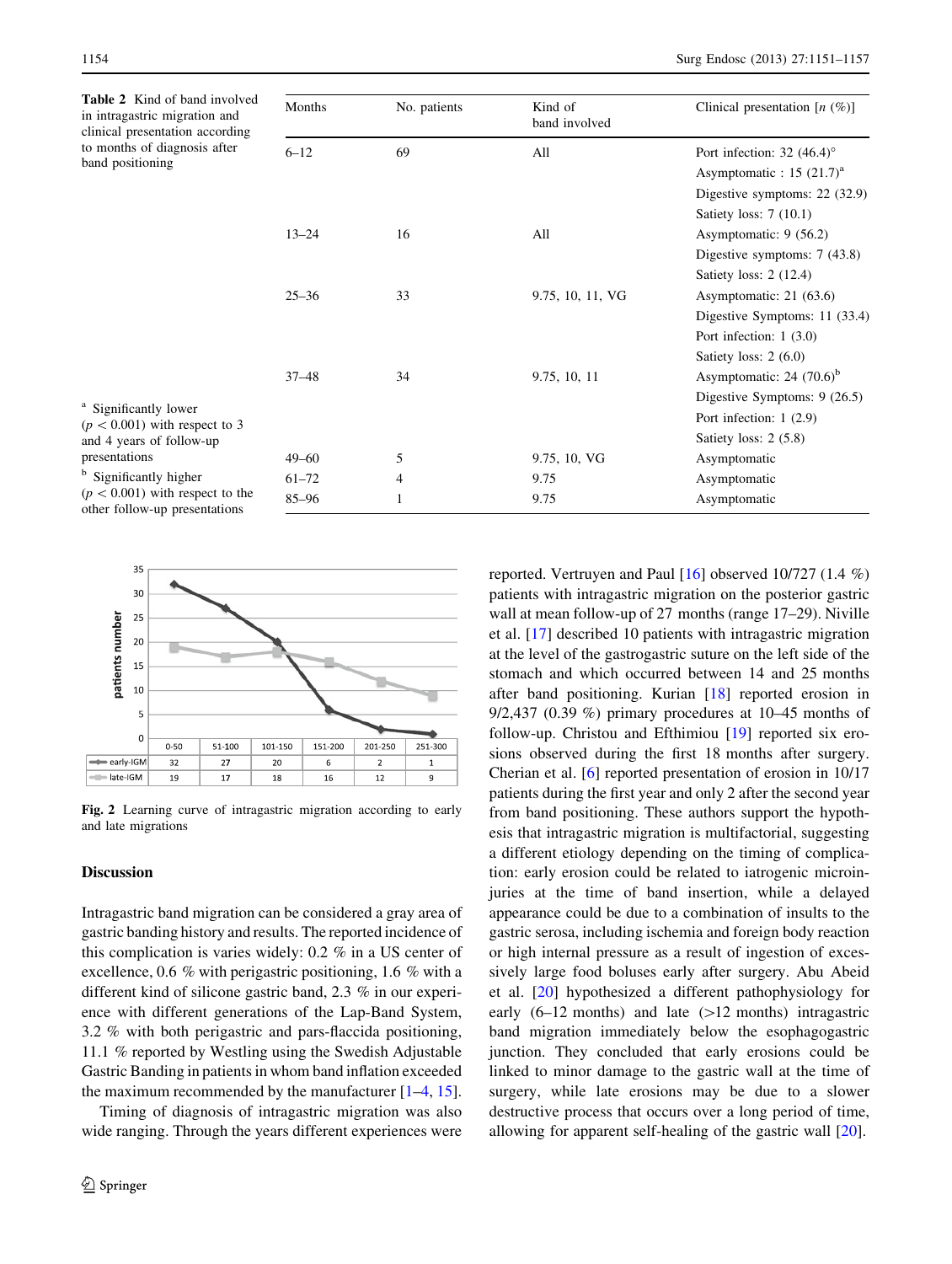<span id="page-4-0"></span>

| <b>Table 3</b> Intragastric migration<br>kind of treatment | Procedure            | Associated procedure        | Associate delayed procedure | No. patients |
|------------------------------------------------------------|----------------------|-----------------------------|-----------------------------|--------------|
|                                                            | Laparotomic removal  |                             |                             | 40           |
|                                                            | Laparotomic removal  |                             | RY gastric bypass           |              |
|                                                            | Laparotomic removal  |                             | Biliopancreatic diversion   |              |
|                                                            | Laparoscopic removal |                             |                             | 20           |
|                                                            | Laparoscopic removal | Rebanding via pars flaccida |                             | 15           |
|                                                            | Laparoscopic removal |                             | LRY gastric bypass          | 5            |
|                                                            | Endoscopic removal   |                             |                             | 8            |
|                                                            | None                 |                             | Laparoscopic removal        | 28           |
| RY Roux-en-Y; LRY<br>laparoscopic Roux-en-Y                | None                 |                             | Endoscopic removal          | 42           |

Basic considerations from our observation is that during the first 12–24 months after surgery all kind of bands were involved in migration. This indirectly indicates a surgical technical problem during the preparation of the retrogastric tunnel or the band passage or positioning. The relationship of band migration with the surgical procedure was also confirmed by the learning curve. Erosions diagnosed during the first 24 months were significantly  $(p<0.001)$ related to the experience of the surgical staff. Late erosions were not related to staff experience (Fig. [2\)](#page-3-0).

In the late erosions, the  $\geq$ 10-ml bands were rarely involved. It has to be stressed that in the later years of the study period, not only did the band position switch from perigastric to pars flaccida, but the bands themselves changed considerably from their initial shape. Manufacturers have progressively introduced modifications, one of which has been a larger band volume up to 10 ml. Fried [\[21](#page-5-0)] observed that high-pressure/low-volume bands provide major pressure per square units of gastric surface during food passage as compared to low-pressure/highvolume bands. This fact surely has something to do with the low incidence of late erosions, if it is not the only reason. In the present study, late erosions were observed in patients in whom the maximum or submaximum volume was reached in one or two adjustments, and in a patient who underwent a surgical procedure for port complication 6 months before erosion.

Clinical presentation of band migration varies. A lifethreatening event was rarely observed [\[22](#page-5-0), [23\]](#page-5-0). Hypovolemic shock with massive upper gastrointestinal hemorrhage due to erosion into the celiac axis or in the left gastric artery has been reported, as well as small bowel obstruction due to intragastric band erosion [\[24](#page-5-0)[–26](#page-6-0)]. In most cases, clinical symptoms are absent or mild and transient, and many authors agree that a pathognomonic manifestation of intragastric erosion is absent [\[1–6](#page-5-0), [14](#page-5-0)].

Cherian et al. [\[6](#page-5-0)], in a study of 17 of 865 patients, indicated that the most common symptom was the epigastric pain (61 %) followed by ''loss of weight loss'' or weight regain (55.6 %) and by port-site or occult sepsis (44 %). Less common presentations were dysphagia, hematemesis, and early satiety.

In most cases the diagnosis of migration was made when the band appeared incorrectly positioned during fluoroscopy which was performed for band adjustment [\[27](#page-6-0)]. In our experience, the majority of patients were asymptomatic (Table [2\)](#page-3-0) and the erosion was diagnosed during follow-up. The loss of satiety was observed only in 7 % of the patients, and more than 50 % continued to lose weight, causing a dilemma for the surgeon of whether to remove the band in the absence of a life-threatening situation.

The treatment of this complication is still a matter of concern. At the time of the first observed intragastric band migration, the only treatment conceived was its laparotomic removal [\[28–31](#page-6-0)]. Without the restriction of the band, most patients regained weight and gastric bypass or biliopancreatic diversion or sleeve gastrectomy was proposed [\[29–32](#page-6-0)]. Some surgeons started to remove the band via laparoscopy and place another band during the same session or several weeks later [[33–35\]](#page-6-0). Initially, This was done for intragastric migration of band positioned via the perigastric pathway; pars flaccida positioning was used for the second band. For an initial pars flaccida-placed eroded band that was removed, the second band was placed on the same pathway. Recently, Egberts et al. [[2\]](#page-5-0), based on a literature review, reported that the rate of re-erosion with this strategy was low, with weight loss maintained at the same rate as that of other bariatric procedures. During the same period, the endoscopic band removal technique was developed [\[13](#page-5-0), [36–38](#page-6-0)]. The endoscopic technique implies that 50 % or more of the band, together with its lock, had migrated into the gastric lumen. The presence of a mucosal bridge can cause very difficult band mobilization. When the gastric bridge is very thin, an alternative can be to inject a solution of adrenalin 1:10,000, then section with a needle cutter. This technique was used in three patients in this study, but it is no longer used because a gastric fistula developed in two of three patients [[36\]](#page-6-0). During endoscopic removal in our study, the band was transected by a gastric band cutter and extracted with a polypectomy loop in 28/32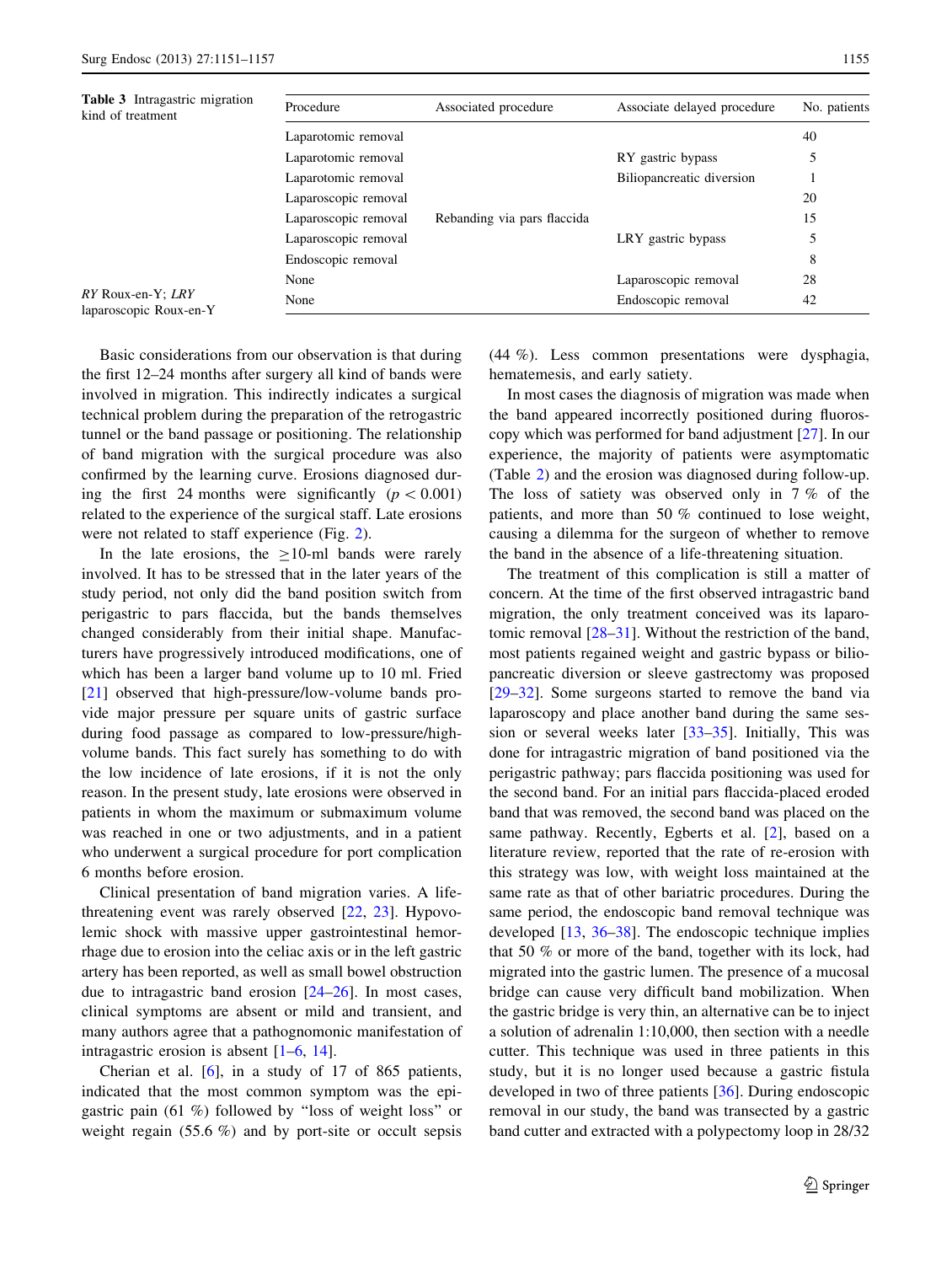<span id="page-5-0"></span>(87.8 %) patients. Because of instrument failure or breakage, a laparoscopic conversion was done in 4 (12.2 %) patients. Nieto [13], using a similar technique for gastric bands from several manufacturers, observed that 4/82 (5 %) of bands were transected without removal, and 19/82 (22.6 %) patients had a second endoscopy for total removal. O'Brien [[39\]](#page-6-0), commenting on the Nieto article, criticized the endoscopic removal technique as compared to laparoscopic removal because of its unclear cost/benefit ratio. In some case reports, the banding cutter was used without complications. In the present study, laparoscopic conversion was done in four cases in which the metallic thread broke in two near the tourniquet. This complication was not life-threatening.

A laser technique was described by Weiss et al. [\[40](#page-6-0)], who preferred to cut the sutures with endoscopic scissors and then burn through the silicone bridge of the closure site of the band with a laser. Other techniques have been described but their relevance was limited by the singlecenter provenance and limited number of patients [\[41](#page-6-0)].

# Conclusion

Intragastric band migration or band erosion is a rare, disturbing, and usually not life-threatening complication of gastric banding. Its pathogenesis is linked to probably different mechanisms in early (technical failure in retrogastric passage) or late (band management) presentation. It is usually asymptomatic and there is no pathognomonic presentation. A wide range of therapeutic options are available, from simple endoscopic or laparoscopic removal to early or late band replacement or other bariatric procedures. More experience and more studies are needed to decrease the incidence rate and definitively clarify its pathogenesis to address the right treatment option.

Disclosures All authors declare to have no conflicts of interest or financial ties to disclose.

#### References

- 1. Carelli AM, Youn HA, Kurian MS, Ren CJ, Fielding GD (2010) Safety of the laparoscopic adjustable gastric banding: 7 years data from US center of excellence. Surg Endosc 24:1819–1823
- 2. Egberts K, Brown WA, O'Brien PE (2011) Systematic review of erosion after laparoscopic adjustable gastric banding. Obes Surg 21:1272–1279
- 3. Angrisani L, Furbetta F, Doldi SB, Italian Group for Lap-Band (GILB) (2003) The Lap Band adjustable gastric banding system: the Italian experience with 1863 patients operated on 6 years. Surg Endosc 17:409–412
- 4. Dargent J (2004) Surgical treatment of morbid obesity by adjustable gastric band: the case for a conservative strategy in the case of failure - a 9-year series. Obes Surg 14:986–990
- 5. Nocca D, Frering V, Gallix B, de Seguin des Hons C, Noe P, Pierredon Foulonge MB, Millat B, Fabre JM (2005) Migration of adjustable gastric banding from a cohort study of 4,236 patients. Surg Endosc 19:947–950
- 6. Cherian PT, Goussous G, Ashori F, Sigurdsson A (2010) Band erosion after laparoscopic gastric banding: a retrospective analysis of 865 patients over 5 years. Surg Endosc 24:2031–2038
- 7. Fobi M, Lee H, Igwe D, Felahy B, James E, Stanczyc M, Fobi N (2001) Band erosion: incidence, etiology, management and outcome after banded vertical gastric bypass. Obes Surg 11: 699–707
- 8. Deitel M (1990) Erosion of Marlex band and Silastic ring into the stomach after gastroplasty. Am J Gastroenterol 85:665–666
- 9. Osborne DR, Hobbs KE (1981) Dacron graft erosion of the duodenum: a complication of interposition mesocaval shunt operations. Br J Surg 68:483–484
- 10. Dutta S (2007) Prosthetic esophageal erosion after mesh hiatoplasty in a child removed by transabdominal endogastric surgery. J Pediatric Surg 42:252–256
- 11. Meir E, Van Baden M (1999) Adjustable silicone gastric banding and band erosion: Personal experience and hypotheses. Obes Surg 9:191–193
- 12. Ceelen W, Walder J, Cardon A, Van Renterghem K, Hesse U, El Malt M, Pattyn P (2003) Surgical treatment of severe obesity with a low-pressure adjustable gastric band: experimental data and clinical results in 625 patients. Ann Surg 237:10–16
- 13. Neto MP, Ramos AC, Campos JM, Murakami AH, Falcão M, Moura EH, Evangelista LF, Escalona A, Zundel N (2010) Endoscopic removal of eroded adjustable gastric band: lessons learned after 5 years and 78 cases. Surg Obes Relat Dis 6:423–427
- 14. Di Lorenzo N, Furbetta F, Favretti F et al (2010) Laparoscopic adjustable gastric banding via pars flaccida vs perigastric positioning: technique, complications and results on 2,549 patients. Surg Endosc 24:1519–1523
- 15. Westling A, Bjurling K, Ohrvall M et al (1998) Siliconeadjustable gastric banding: disappointing results. Obes Surg 8: 467–474
- 16. Vertruyen M, Paul G (2003) 11-cm Lap-Band System placement after history of intragastric migration. Obes Surg 13:435–438
- 17. Niville E, Dams A, Vlasselaers J (2001) Lap-Band erosion: incidence and treatment. Obes Surg 11:744–747
- 18. Kurian M, Sultan S, Garg K, Youn H, Fielding F, Ren-Fielding C (2010) Evaluating gastric erosion in band management: an algorithm for stratification of risk. Surg Obes Rel Dis 6:386–389
- 19. Christou N, Efthimiou E (2009) Five-year outcomes of laparoscopic adjustable gastric banding and laparoscopic Roux-en-Y gastric bypass in a comprehensive bariatric surgery program in Canada. Can J Surg 52:E249–E258
- 20. Abu Abeid S, Szold A (2001) Laparoscopic management of LapBand erosion. Obes Surg 17:87–89
- 21. Fried M (2008) The current science of gastric banding: an overview of pressure-volume theory in band adjustments. Surg Obes Relat Dis 4(3 Suppl):S14–S21
- 22. Rao AR, Ramalingam G (2006) Exsanguinating hemorrhage following gastric erosion after laparoscopic adjustable gastric banding. Obes Surg 16:1675–1678
- 23. Campos J, Famos A, Galvao MN, Siqueira L, Evangelista LF, Ferraz A, Ferraz E (2007) Hypovolemic shock due to intragastric migration of an adjustable gastric band. Obes Surg 17:362–364
- 24. Iqbal M, Majunath S, Seenath M, Khan A (2008) Massive upper gastrointestinal hemorrhage: an unusual presentation after laparoscopic adjustable gastric banding due to erosion into the celiac axis. Obes Surg 18:759–760
- 25. Png KS, Rao J, Lim KH, Chia KH (2008) Lap-band causing left gastric artery erosion presenting with torrential hemorrhage. Obes Surg 18:1050–1052